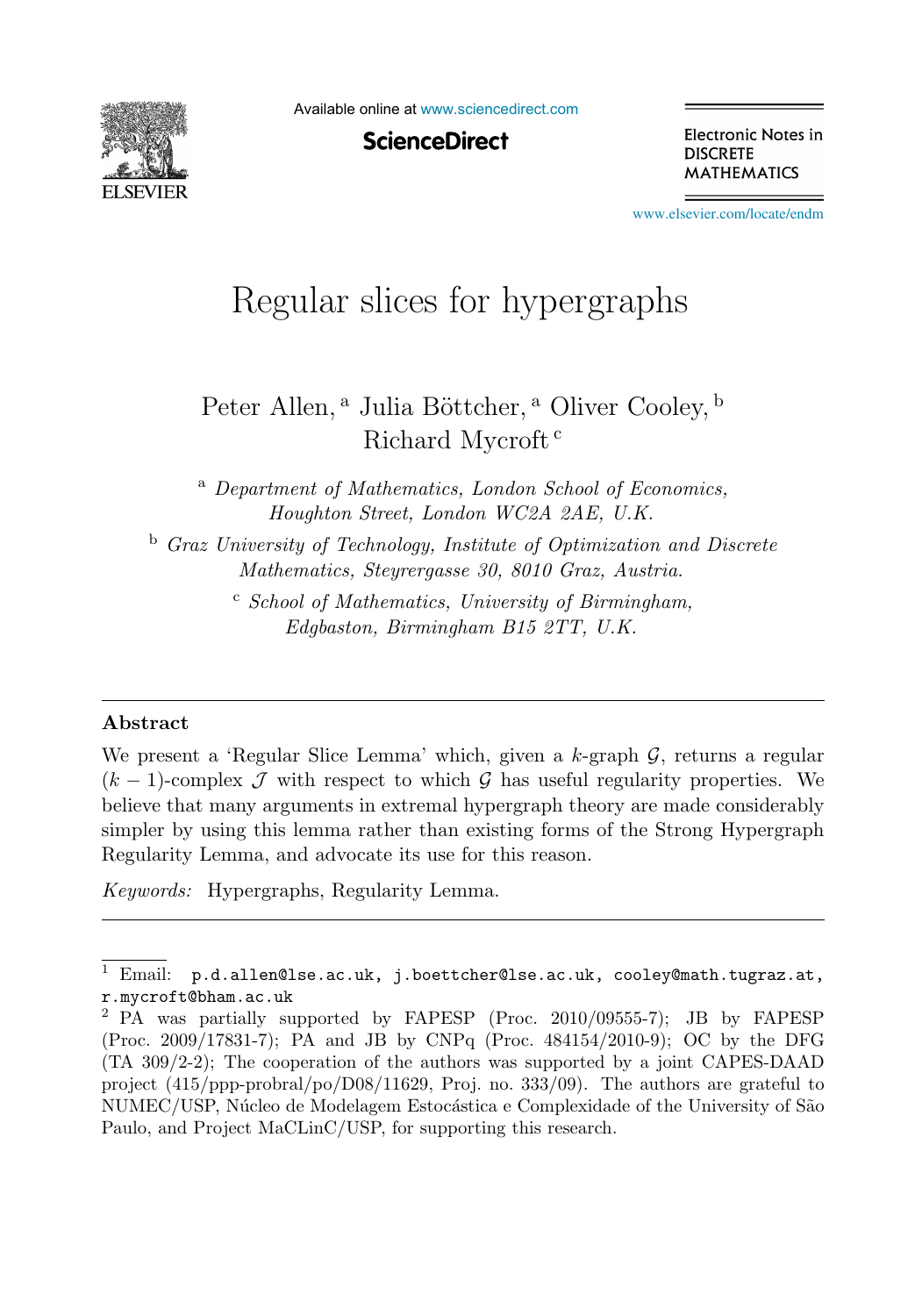## **1 Introduction**

The Szemerédi Regularity Lemma [\[10\]](#page-7-0) is a powerful tool in extremal graph theory; a great number of advances in this area over recent decades either rely on, or at least were inspired by, the Regularity Lemma. Finding the right extension of this result for uniform hypergraphs turned out to be a challenging endeavour, which culminated in the proof of the Strong Hypergraph Regularity Lemma together with a corresponding Counting Lemma (see  $[4,6,7,8,9]$ ), which provide an analogous machinery for extremal problems in hypergraphs. The difficulty with these tools is their technical intricacy, which leads to significant additional complexity in applications of the regularity method in extremal hypergraph theory.

We argue that in many cases much of this complexity can be avoided by using a structure which we call a regular slice instead of the more complicated structure returned by the Strong Hypergraph Regularity Lemma. Our main result is a Regular Slice Lemma, derived from the Strong Hypergraph Regularity Lemma, which asserts the existence of regular slices which inherit enough structure from the original hypergraph to be useful for embedding problems.

## **2 Regular Complexes**

In this section we give key definitions, including the notion of a regular  $k$ complex (this idea plays a key role in describing regularity for hypergraphs). For a more expository introduction to regular  $k$ -complexes we recommend [\[4\]](#page-7-0).

A hypergraph  $\mathcal{H} = (V, E)$  consists of a vertex set V and an edge set E, where each edge  $e \in E$  is a subset of V. We often identify a hypergraph with its edge set, writing  $e \in \mathcal{H}$  to mean  $e \in E$  and writing  $|\mathcal{H}|$  for the number of edges of  $H$ . Similarly, given two hypergraphs  $G$  and  $H$  with vertex set V, we write  $\mathcal{G} \cup \mathcal{H}$  for the hypergraph on V with edge set  $E(\mathcal{G}) \cup E(\mathcal{H})$ .

We say that a hypergraph  $\mathcal H$  is k-uniform if every edge has size k, and abbreviate 'k-uniform hypergraph' to k-qraph. Also, we say that H is a k*complex* if every edge of H has size at most k, and moreover for any  $e \in \mathcal{H}$ and  $e' \subseteq e$  we have  $e' \in \mathcal{H}$ . We informally think of a k-complex  $\mathcal{H}$  as having 'layers', where 'layer' i is the *i*-graph formed by edges of  $\mathcal H$  of size i. Given a  $(k-1)$ -complex H with vertex set V, we say that a k-set  $S \subseteq V$  is supported on  $\mathcal{H}$  if  $S' \in \mathcal{H}$  for any  $S' \subsetneq S$ , and similarly that a k-graph  $\mathcal{G}$  on  $V$  is supported on H if every edge of G is supported on H. So, informally, in a k-complex H the *i*th layer is supported on the  $(i - 1)$ -complex formed by the edges of all lower layers. Finally, given a vertex set V and a partition  $\mathcal P$  of V, we say that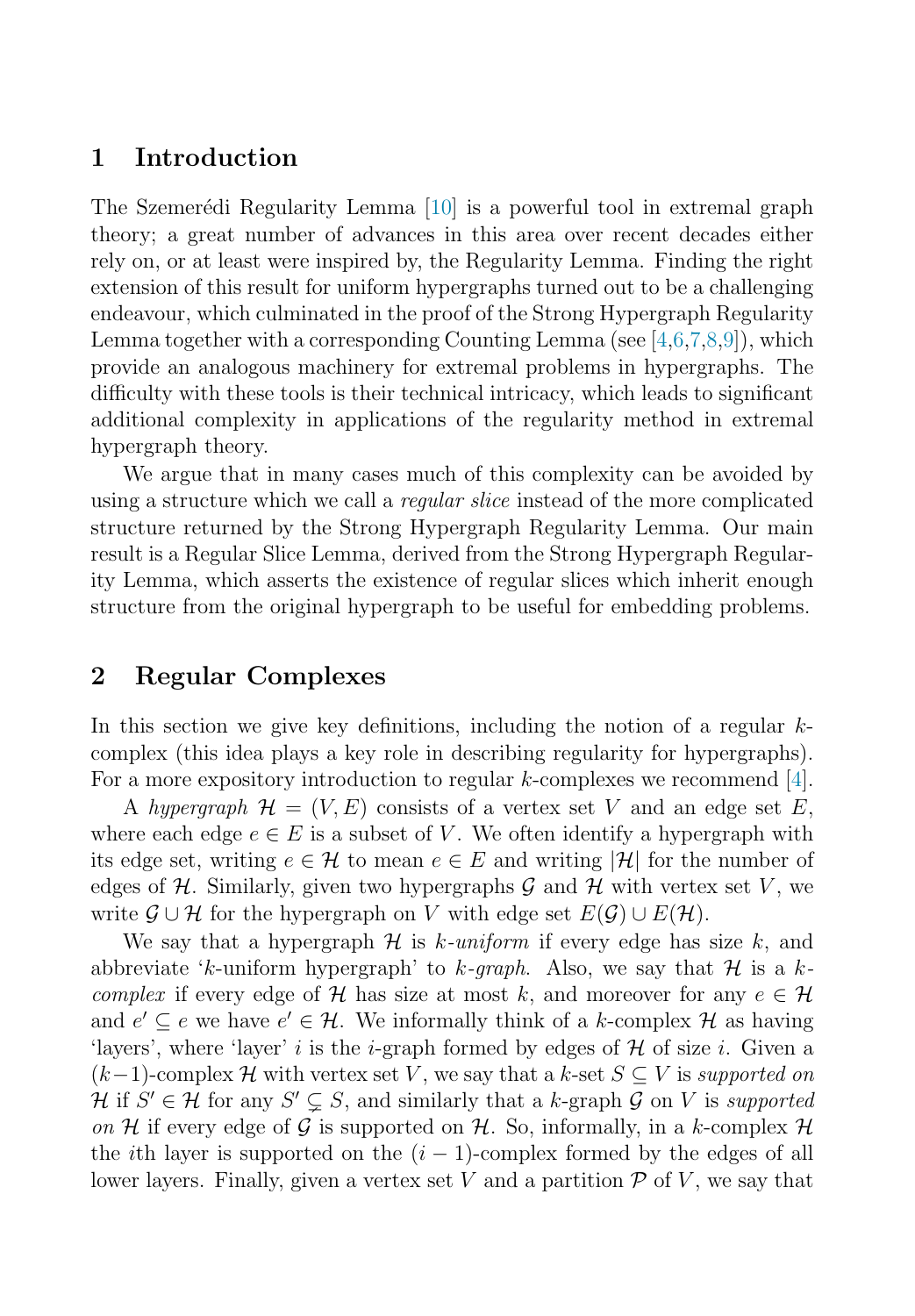a set  $S \subseteq V$  is P-partite if S contains at most one vertex from any part of P, and we say that a hypergraph  $\mathcal H$  with vertex set V is  $\mathcal P$ -partite if every edge of  $H$  is  $P$ -partite.

For the rest of this section we fix a vertex set V and a partition  $\mathcal P$  of V into parts  $V_1, \ldots, V_t$ , which we call *clusters*. Let  $\mathcal H$  be a k-complex on  $V$ . For any  $\ell \geq 2$  and any  $A \in \binom{[t]}{\ell}$  $\mathcal{L}^{(t)}_{\ell}$ , we define  $V_A := \bigcup_{i \in A} V_i$ , and write  $\mathcal{P}_A$  for the partition of  $V_A$  inherited from  $P$  (so  $P_A$  has  $|A| = \ell$  parts). Similarly, we write  $\mathcal{H}_A$  for the  $\mathcal{P}_A$ -partite  $\ell$ -graph with vertex set  $V_A$  and whose edges are precisely the edges of  $\mathcal H$  which have  $\ell$  vertices, one in each part of  $\mathcal P_A$ . We also denote by  $\mathcal{H}_A^*$  the  $\mathcal{P}_A$ -partite  $\ell$ -graph with vertex set  $V_A$  whose edges are precisely those  $\mathcal{P}_A$ -partite sets  $S \in \binom{V_A}{\ell}$  $\binom{Z}{\ell}$  such that every proper subset  $S' \subsetneq S$ is an edge of  $H$ . We then define the *relative density of*  $H$  at  $A$  to be

$$
d_A(\mathcal{H}) := \frac{|\mathcal{H}_A \cap \mathcal{H}_A^*|}{|\mathcal{H}_A^*|}
$$

if  $|\mathcal{H}_A^*| > 0$ , so  $d_A(\mathcal{H})$  is the proportion of  $\mathcal{P}_A$ -partite sets  $S \in \begin{pmatrix} V_A \\ \ell \end{pmatrix}$  $\binom{A}{\ell}$  which could possibly be edges of  $H$  (in the sense that S is supported on the 'lower levels' of H) which are in fact edges of H. If instead  $|\mathcal{H}_A^*| = 0$  then for convenience we define  $d_A(\mathcal{H}) := 0$ . In the same way, if  $\mathbf{Q} := (\mathcal{J}_1, \mathcal{J}_2, \dots, \mathcal{J}_r)$  is a collection of r not-necessarily-disjoint subcomplexes of  $H$ , we define

$$
d_A(\mathcal{H}|\mathbf{Q}) := \frac{|\mathcal{H}_A \cap \bigcup_{i \in [r]} (\mathcal{J}_i)^*_{A}|}{|\bigcup_{i \in [r]} (\mathcal{J}_i)^*_{A}|}
$$

if  $|\bigcup_{i\in[r]}(\mathcal{J}_i)^*|>0$ , and take  $d_A(\mathcal{H}|\mathbf{Q}) := 0$  otherwise. We say that H is  $(d_i, \varepsilon, r)$ -regular at A if we have  $d_A(\mathcal{H}|\mathbf{Q}) = d_i \pm \varepsilon$  for every r-set **Q** of subcomplexes of H such that  $|\bigcup_{i\in[r]} (\mathcal{J}_i)^*_{A}| > \varepsilon |\mathcal{H}_A^*|$ . We refer to  $(d_i, \varepsilon, 1)$ -regularity simply as  $(d_i, \varepsilon)$ -regularity. Moreover, for constants  $d_2, \ldots, d_k$  we say that H is  $(d_k, \ldots, d_2, \varepsilon_k, \varepsilon, r)$ -regular if

(a)  $\mathcal H$  is  $(d_i, \varepsilon)$ -regular at A for any  $2 \leq i \leq k-1$  and any  $A \in \binom{[s]}{i}$  $_{i}^{s}$ ), and (b) H is  $(d_k, \varepsilon_k, r)$ -regular at A for any  $A \in \binom{[s]}{k}$  $\binom{s}{k}$ .

This definition of a regular k-complex provides the best generalisation of the notion of regularity in graphs to the hypergraph setting. Indeed, for regular k-complexes we have a Counting Lemma (see  $[4,6,7,8,9]$ ), which gives the approximate number of copies of any small fixed k-complex within a regular k-complex, as well as an Extension Lemma [\[3\]](#page-7-0), an Embedding Lemma [\[3\]](#page-7-0) and (under some additional conditions) a Blow-up Lemma [\[5\]](#page-7-0), each of which functions similarly as in the graph case.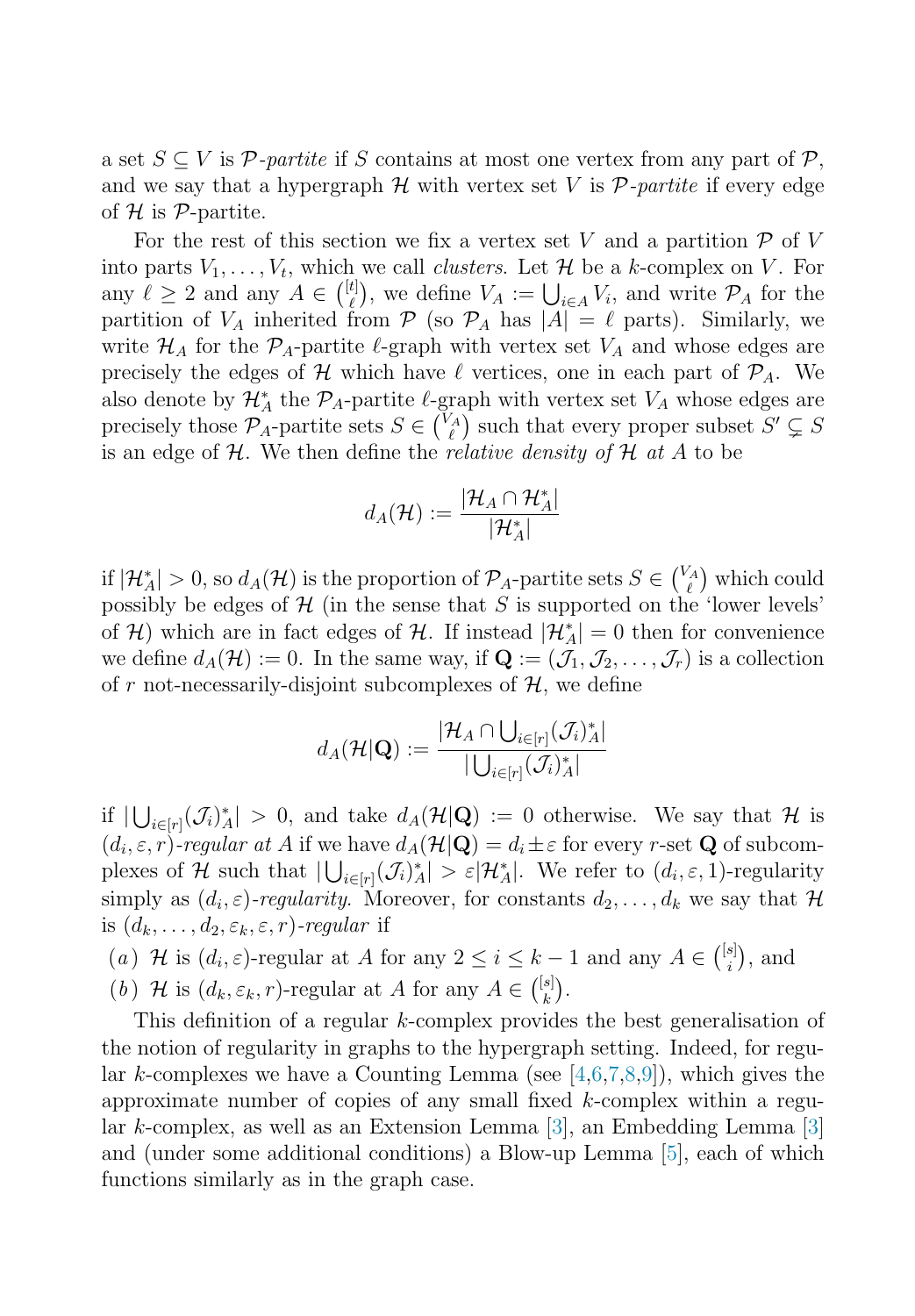## **3 Regular Slices for Hypergraphs**

To make use of the definitions of the previous section in solving embedding problems in k-graphs, we need a form of 'hypergraph regularity lemma'. Informally this should, given a k-graph G, return one or more  $(k-1)$ -complexes  $\mathcal J$  on  $V(\mathcal G)$  such that adding edges of  $\mathcal G$  as the 'kth layer' of  $\mathcal J$  results in a regular k-complex.

To formalise this idea, we make the following further definitions (maintaining the notation of the previous section). Suppose that  $\mathcal J$  is a P-partite  $(k-1)$ -complex on V, and that G is a k-graph on V. Then the restriction of G to J, denoted  $\mathcal{G}[\mathcal{J}]$ , is the subgraph of G consisting of all edges of G which are supported on J. It follows that  $\mathcal{J} \cup \mathcal{G}[\mathcal{J}]$  is a k-complex on V. Moreover, for any k-set X of clusters of P, we say that G is  $(\varepsilon_k, r)$ -regular with respect to X if the restriction of  $\mathcal{J} \cup \mathcal{G}[\mathcal{J}]$  to the clusters of X forms a  $(d, d_{k-1}, \ldots, d_2, \varepsilon_k, \varepsilon, r)$ -regular k-complex for some d; we refer to this value of d as the relative density of G with respect to  $\mathcal J$  at X, denoted by  $d^*(X)$  if G and  $\mathcal J$  are clear from the context.

Ideally a hypergraph regularity lemma would, given a  $k$ -graph  $\mathcal{G}$ , return a  $(k-1)$ -complex  $\mathcal J$  on  $V(\mathcal G)$  such that most of  $\mathcal G$  is supported on  $\mathcal J$  and  $\mathcal J \cup \mathcal G[\mathcal J]$ is a regular k-complex; sadly, this is not possible. Instead, existing forms of the hypergraph regularity lemma say that (very roughly speaking) given a kgraph G with vertex set V, we can find the following. First, a partition  $\mathcal{P}$  of V into a bounded number of parts of equal size, called *clusters*. Second, for each  $2 \leq \ell \leq k-1$  a partition of the P-partite  $\ell$ -sets of vertices into a bounded number of parts, called *cells*, with the property that for any  $\mathcal{P}$ -partite k-set S of vertices of V, the hypergraph  $\mathcal J$  whose edge set is the union of all cells containing subsets of S is a regular  $(k-1)$ -complex. Moreover, for almost all choices of S, the k-complex  $\mathcal{J}\cup\mathcal{G}[\mathcal{J}]$  should be regular (so in particular, all but a few edges of  $\mathcal G$  lie in the 'k<sup>th</sup> layer' of a regular k-complex whose 'lower layers' are unions of cells). The partitions into cells are often collectively referred to as a *partition k-complex*; much of the technical complexity involved in applications of the Strong Hypergraph Regularity Lemma arises when working with this structure.

Our Regular Slice Lemma is quite different. Indeed, given a k-graph  $\mathcal G$  it returns a single  $(k-1)$ -complex  $\mathcal J$  for which  $\mathcal J \cup \mathcal G[\mathcal J]$  has desirable regularity properties, as in the following definition.

**Definition 3.1** Given  $\varepsilon, \varepsilon_k > 0$ ,  $r, t_0, t_1 \in \mathbb{N}$  and a k-graph G with vertex set V, a  $(t_0, t_1, \varepsilon, \varepsilon_k, r)$ -regular slice for G is a  $(k-1)$ -complex J on V such that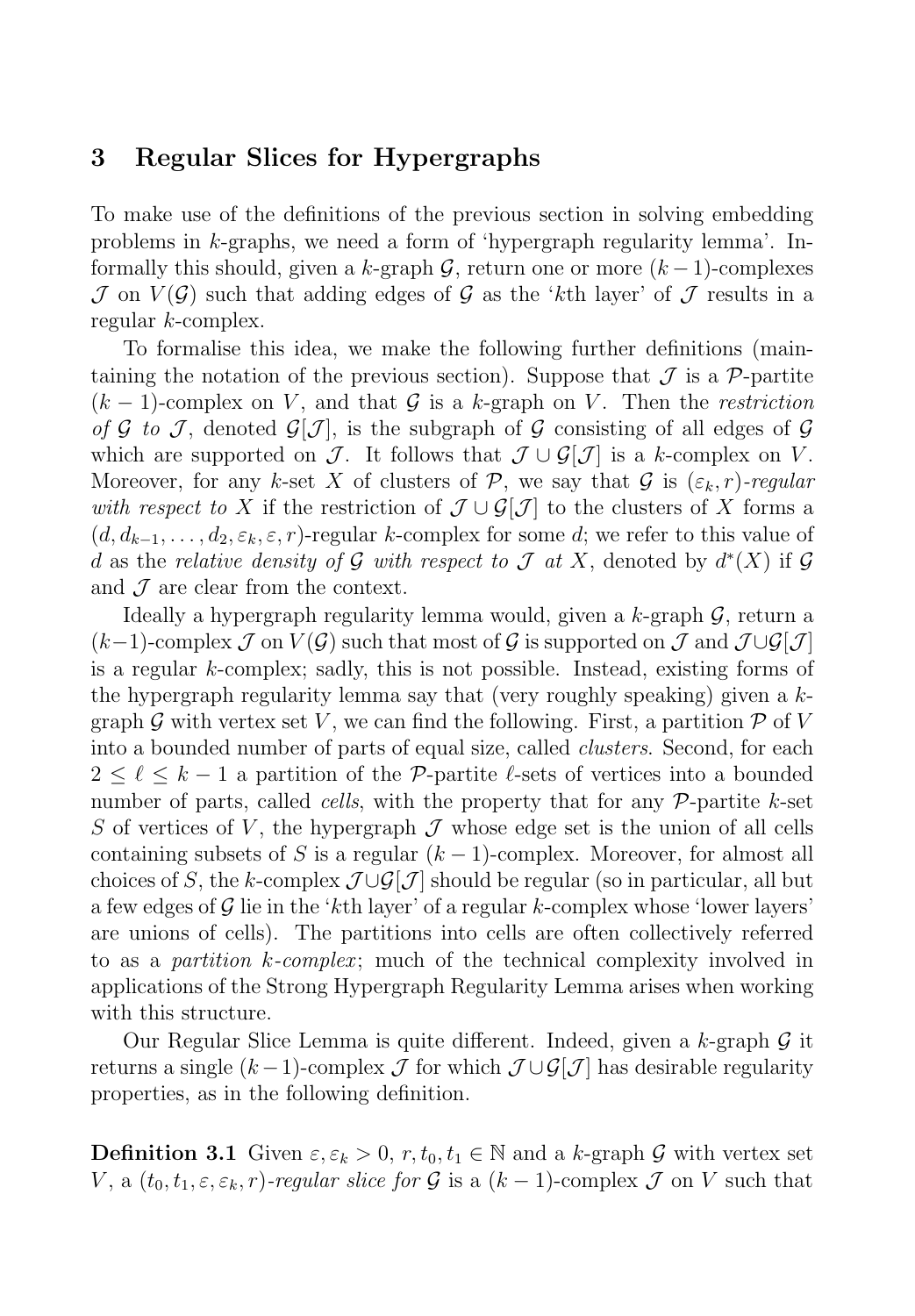- <span id="page-4-0"></span>(a)  $\mathcal J$  is P-partite for some partition P of V into t parts of equal size, where  $t_0 \leq t \leq t_1$ . We call P the ground partition of J, and call the parts of  $P$  the *clusters* of  $J$ .
- (b) There exists a *density vector*  $\mathbf{d} = (d_{k-1}, \ldots, d_2)$  such that for each  $2 \leq$  $i \leq k-1$  we have  $d_i \geq 1/t_1$  and  $1/d_i \in \mathbb{N}$ , and  $\mathcal J$  is  $(d_{k-1},\ldots,d_2,\varepsilon,\varepsilon,1)$ regular.
- (c)  $\mathcal{G}$  is  $(\varepsilon_k, r)$ -regular with respect to all but at most  $\varepsilon_k {t \choose k}$  $\binom{t}{k}$  of the k-sets of clusters of  $\mathcal{J}$ .

Having obtained a regular slice  $\mathcal J$  for a k-graph  $\mathcal G$ , we define a weighted reduced k-graph according to the relative density  $d^*(X)$  of G with respect to  $\mathcal J$  at each k-set X of clusters of  $\mathcal J$ .

**Definition 3.2** [Weighted reduced k-graph] Given a k-graph G and a  $(t_0, t_1, \varepsilon, \varepsilon_k, r)$ regular slice J for G, the reduced k-graph  $\mathcal{R}_{\mathcal{I}}(\mathcal{G})$  of G and J is the complete weighted k-graph whose vertices are the clusters of  $\mathcal{J}$ , and where each edge X is given weight  $d^*(X)$  (in particular, the weight is in [0, 1]). When  $\mathcal J$  is clear from the context we simply write  $\mathcal{R}(\mathcal{G})$  instead of  $\mathcal{R}_{\mathcal{I}}(\mathcal{G})$ .

In general, it is not very helpful to know that  $\mathcal J$  is a regular slice for a kgraph G. Indeed,  $\mathcal{G}[\mathcal{J}]$  will usually contain only a tiny fraction of the edges of  $\mathcal{G}$ , which need not be representative, so the reduced k-graph of  $\mathcal{G}$  with respect to  $\mathcal J$  does not necessarily resemble  $\mathcal G$  in the way that the reduced 2-graph of a 2-graph  $H$  with respect to a Szemerédi partition resembles  $H$ . However, our Regular Slice Lemma states that there exists a regular slice  $\mathcal J$  for which  $\mathcal{R}(\mathcal{G})$ *does* resemble G, in the sense th[a](#page-5-0)t densities of small subgraphs (part  $(a)$ ) of the Regular Slice Lemma) and degree conditions (part  $(b)$ ) are preserved. In order to make this precise, we make the following further definitions.

Fix a weighted k-graph  $\mathcal{G}$ , whose weight function we denote by  $d^*$ . Given a set  $S \subseteq V(\mathcal{G})$  of size j for some  $1 \leq j \leq k-1$ , the *relative degree*  $\overline{\deg}(S; \mathcal{G})$ of S is defined to be

$$
\overline{\deg}(S; \mathcal{G}) := \frac{\sum_{e \in \mathcal{G}: S \subseteq e} d^*(e)}{\binom{|V(\mathcal{G}) \backslash S|}{k-j}}.
$$

So if every edge of G has weight one, then  $\overline{\deg}(S; \mathcal{G})$  is simply the proportion of k-sets of vertices of  $\mathcal G$  containing S which are in fact edges of  $\mathcal G$ . Likewise, for any k-graph  $H$ , we define the  $H$ -density of  $G$  as

$$
d_{\mathcal{H}}(\mathcal{G}) := \frac{\sum_{\phi: V(\mathcal{H}) \to V(\mathcal{G})} \prod_{e \in E(\mathcal{H})} d^*(\phi(e))}{\binom{v(\mathcal{G})}{v(\mathcal{H})} \cdot v(\mathcal{H})!},
$$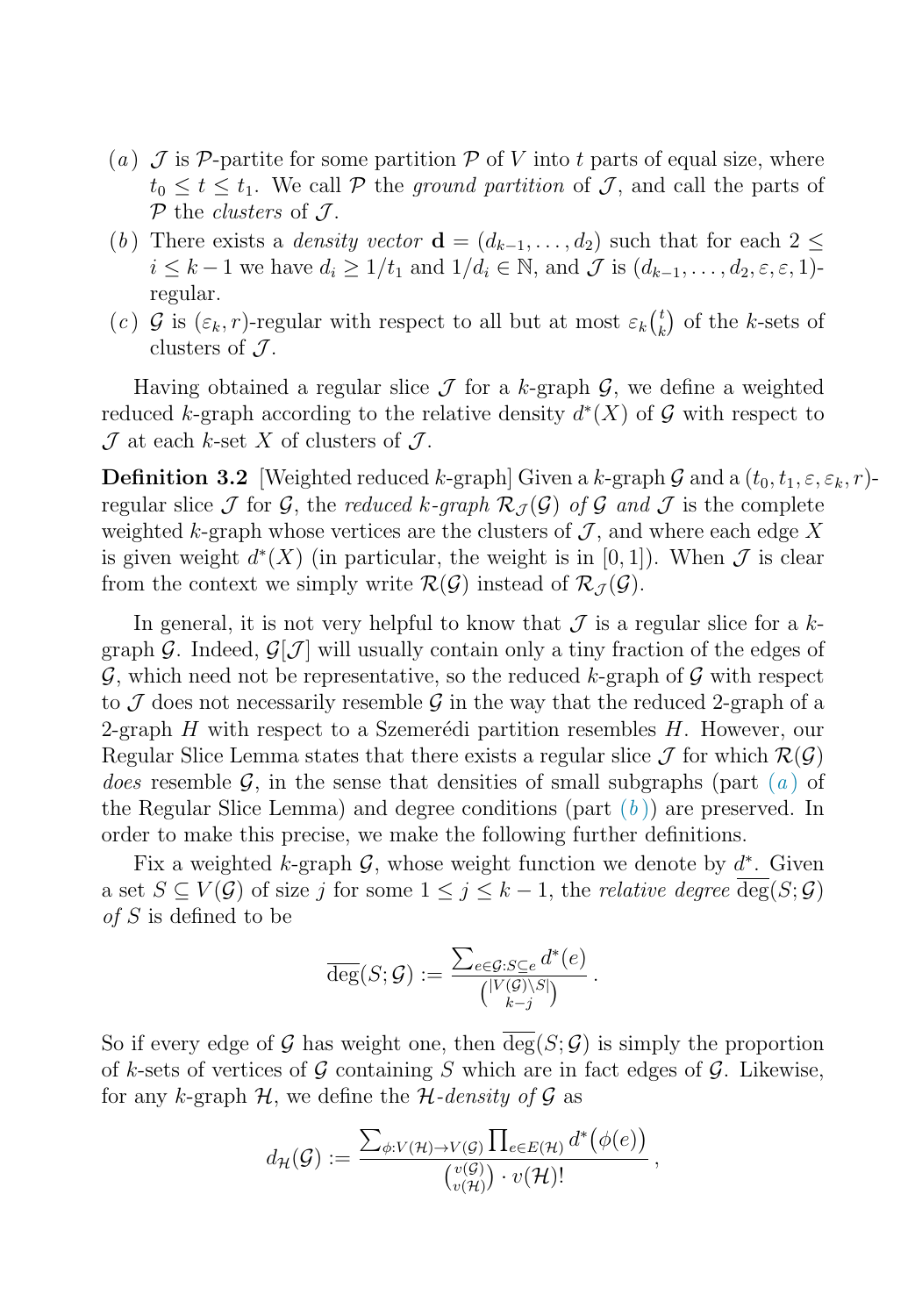<span id="page-5-0"></span>where  $\phi$  ranges over all injective maps from  $V(\mathcal{H})$  to  $V(\mathcal{G})$  and  $d^*$  is the weight function on  $E(\mathcal{G})$ . So if every edge of  $\mathcal{G}$  has weight one, then the numerator is simply the number of labelled copies of  $\mathcal H$  in  $\mathcal G$ , justifying the use of the term  $H$ -density.

We can now give the statement of the Regular Slice Lemma.

**Lemma 3.3 (Regular Slice Lemma)** Let  $k > 3$  be a fixed integer. For any  $t_0 \in \mathbb{N}$  and  $\varepsilon_k > 0$  and any functions  $r : \mathbb{N} \to \mathbb{N}$  and  $\varepsilon : \mathbb{N} \to (0,1]$ , there are integers  $t_1$  and  $n_0$  such that the following holds for all  $n \geq n_0$  which are divisible by t<sub>1</sub>!. Let G be a k-graph on n vertices; then there exists a  $(k-1)$ complex J on  $V(G)$  which is a  $(t_0, t_1, \varepsilon(t_1), \varepsilon_k, r(t_1))$ -regular slice for G with the following additional properties.

(a) For any k-graph H with  $v(H) \leq 1/\varepsilon_k$  we have

$$
|d_{\mathcal{H}}(\mathcal{R}(\mathcal{G})) - d_{\mathcal{H}}(\mathcal{G})| < \varepsilon_k.
$$

(b) For any  $1 \leq j \leq k-1$  and any set Y of j clusters of J we have

$$
\left|\overline{\deg}(Y;\mathcal{R}(\mathcal{G})) - \overline{\deg}(\mathcal{J}_Y;\mathcal{G})\right| < \varepsilon_k.
$$

In fact, the version of the Regular Slice Lemma stated in [\[1\]](#page-7-0) is stronger in several useful ways. First, given several k-graphs  $\mathcal{G}_1,\ldots,\mathcal{G}_s$  on the same vertex set, it allows us to find a single  $\mathcal J$  which is simultaneously a regular slice for each  $\mathcal{G}_i$ . Second, given an initial partition Q of  $V(\mathcal{G})$  into parts of equal size, it allows us to insist that the ground partition  $P$  of  $J$  is a refinement of  $\mathcal{Q}$ . Third, we may insist that the reduced graph inherits degrees and  $\mathcal{H}$ densities within linear-size subsets of  $V(\mathcal{G})$ , rather than simply within all of  $V(\mathcal{G})$ . Finally, we can also insist that for any  $S \subseteq V(\mathcal{G})$  of size at most k − 1, the neighbourhood of S in  $\mathcal{G}[\mathcal{J}]$  is an accurate representation of the neighbourhood of S in G (this final point is particularly useful for embedding spanning subgraphs). However, the form stated above is sufficient for the principal application given in [\[1\]](#page-7-0), namely to prove a hypergraph analogue of the Erdős-Gallai theorem (see also [\[2\]](#page-7-0)).

#### **4 Advantages of the Regular Slice Lemma**

We believe that many applications of hypergraph regularity can be simplified considerably by using the Regular Slice Lemma, for a number of reasons. Firstly, use of the Regular Slice Lemma avoids the need to introduce and work with the notion of a 'partition complex' or related structure; this in itself yields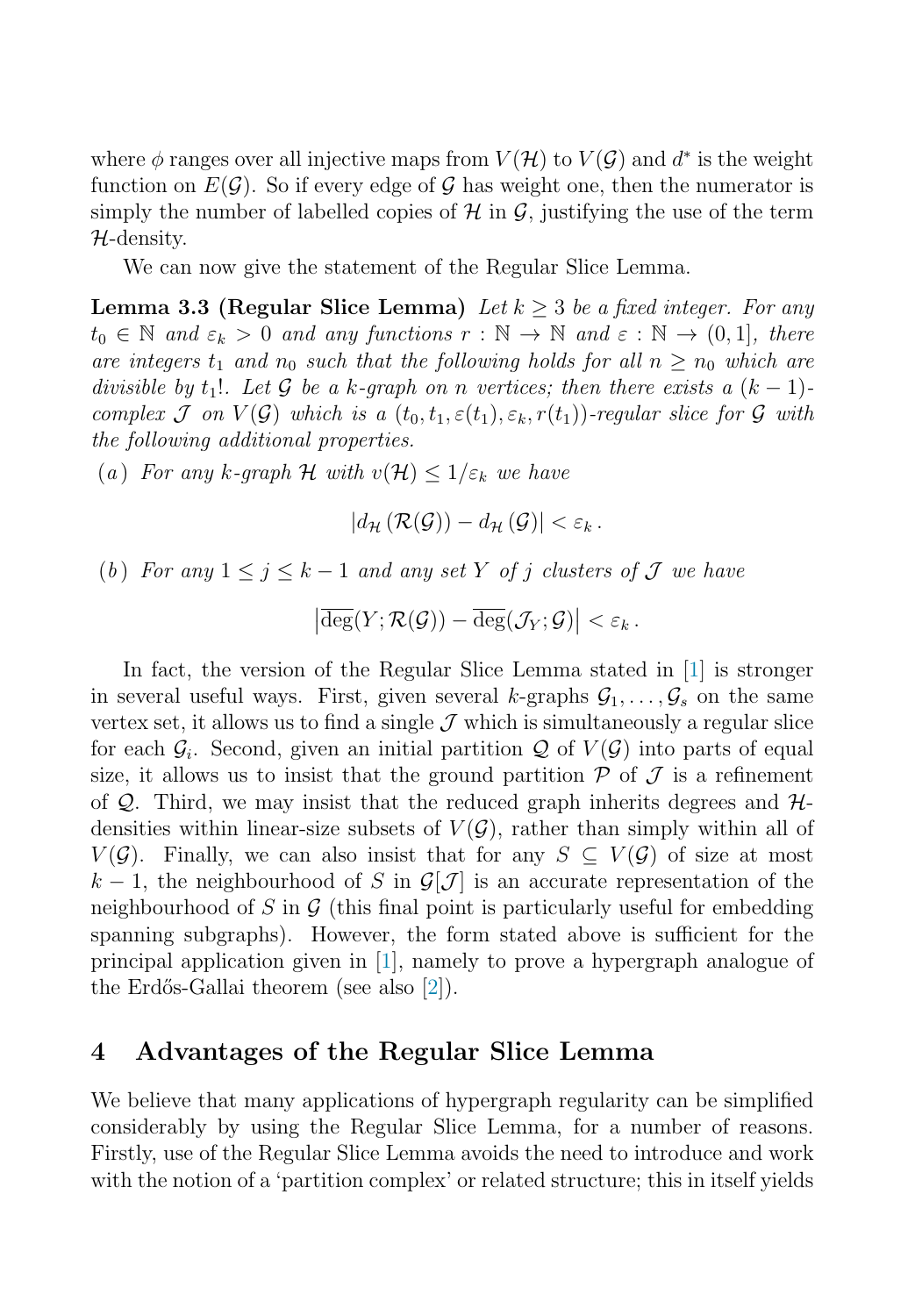significant reductions in length and notational complexity. Furthermore, the reduced  $k$ -graph as defined in Definition [3.2](#page-4-0) is the correct indexing structure for a regular slice, and this fact allows arguments which are much closer in style to arguments using regularity in graphs. By contrast, Keevash [\[5\]](#page-7-0) observed that the correct indexing structure for a partition complex arising from the Strong Hypergraph Regularity Lemma is a so-called 'multicomplex', a more technical structure which is less straightforward to handle.

Due to this, various attempts have been made to define and work with a reduced k-graph following an application of the Strong Hypergraph Regularity Lemma; typically these have a vertex corresponding to each cluster, with  $k$ clusters forming an edge if G is both regular and dense with respect to some  $(k-1)$ -complex formed by cells on these clusters. The drawback of this  $(k-1)$ -complex formed by cells on these clusters. approach is that edges may intersect in the reduced  $k$ -graph without any corresponding intersection in the corresponding complexes. That is, taking  $k = 3$  for simplicity, even if both  $V_1V_2V_3$  and  $V_2V_3V_4$  are edges of the reduced 3-graph, there need be no pair  $\{v_2, v_3\}$  with  $v_2 \in V_2$  and  $v_3 \in V_3$  which is an edge of both the 2-complexes indicated by this fact.

By contrast, if G is a k-graph, and  $\mathcal J$  is a regular slice for  $\mathcal G$ , then subcomplexes of  $\mathcal J$  corresponding to intersecting edges of the reduced k-graph  $\mathcal{R}(\mathcal{G})$  always do share edges in the common clusters. More specifically, again taking  $k = 3$ , let  $V_1, V_2, V_3$  and  $V_4$  be clusters of  $\mathcal J$  for which  $V_1V_2V_3$  and  $V_2V_3V_4$  are both edges of the reduced 3-graph  $\mathcal{R}(\mathcal{G})$  which correspond to regular complexes of high density. Then most edges  $\{v_2, v_3\} \in \mathcal{J}$  with  $v_2 \in V_2$ and  $v_3 \in V_3$  are contained in many edges of  $\mathcal{G}[V_1, V_2, V_3]$  and also in many edges of  $\mathcal{G}[V_2, V_3, V_4]$ . Using this fact we can, for example, easily embed a long tight path in G including vertices from both  $V_1$  and  $V_4$  (where a *tight path* is a sequence of distinct vertices so that any three consecutive vertices form an edge of  $\mathcal{G}$ ). Indeed, we embed a tight path in  $\mathcal{G}[V_1, V_2, V_3]$  using the fact that  $\mathcal G$  is regular and dense with respect to these clusters, ending at some pair  $\{v_2, v_3\} \in \mathcal{J}$  with  $v_2$  in  $V_2$  and  $v_3 \in V_3$ . Following this we similarly embed a tight path in  $\mathcal{G}[V_2, V_3, V_4]$  beginning with the same pair  $\{v_2, v_3\}$ ; these two paths consequently form a single tight path as required. Proceeding in this manner across linearly many edges of  $\mathcal{R}(\mathcal{G})$  is the essence of the proof of the Cycle Embedding Lemma proved in [\[1\]](#page-7-0), which was a key ingredient in the hypergraph analogue of the Erdős-Gallai theorem proved in the same paper (also see  $|2|$ ). As described above, it is much less straightforward to proceed in this manner following an application of the Strong Hypergraph Regularity Lemma.